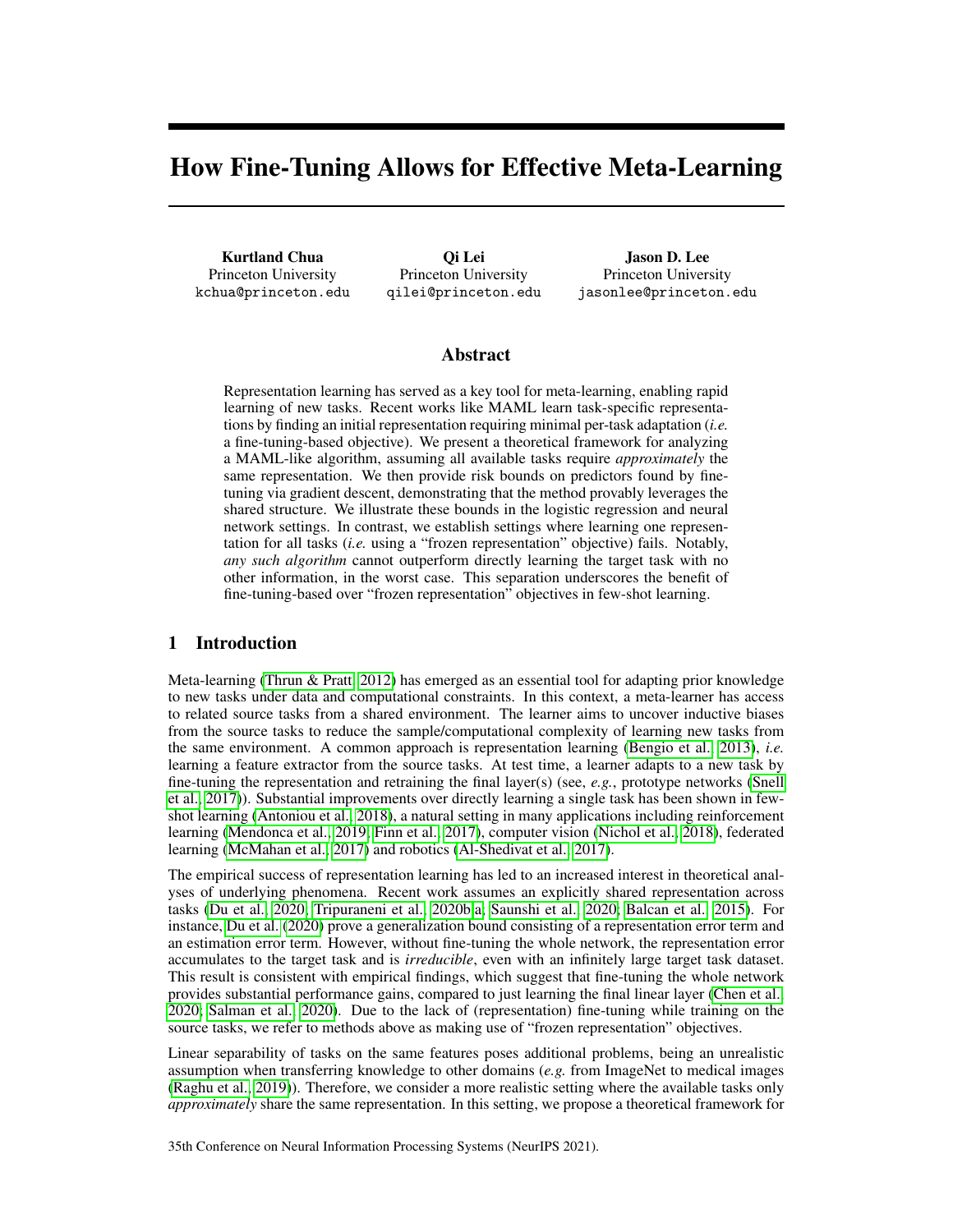analyzing the sample complexity of fine-tuning, using an initial representation from a MAML-like algorithm. We show that fine-tuning quickly adapts to new tasks, requiring fewer samples in certain cases compared to methods using "frozen representation" objectives. To the best of our knowledge, no prior theoretical studies exist beyond fine-tuning a linear model [\(Denevi et al., 2018;](#page-10-6) [Konobeev](#page-11-4) [et al., 2020;](#page-11-4) [Collins et al., 2020a;](#page-10-7) [Lee et al., 2020\)](#page-11-5) or only the task-specific layers [\(Du et al., 2020;](#page-10-3) [Tripuraneni et al., 2020b](#page-12-2)[,a;](#page-12-3) [Mu et al., 2020\)](#page-11-6). [Tripuraneni et al.](#page-12-2) [\(2020b\)](#page-12-2), in particular, acknowledge that their work does not incorporate representation fine-tuning, leaving such analysis to future work. It is this gap which we now seek to address.

The following outlines this paper and its contributions:

In Section [2](#page-2-0), we outline the general setting and our overall assumptions. Additionally, we introduce ADAPTREP, the representative fine-tuning-based algorithm we analyze in this work. As a baseline, we also formally define FROZENREP, which makes use of a "frozen representation" objective.

In Section [3](#page-3-0), we provide an in-depth analysis of the  $(d$ -dimensional) linear representation setting, when learning a  $k$ -dimensional representation. First, we show that ADAPTREP achieves rates of

$$
r_{\text{source}} = O\left(\frac{kd}{n_{\text{S}}T} + \frac{k}{n_{\text{S}}} + \delta_0 \sqrt{\frac{\text{tr}\,\Sigma}{n_{\text{S}}}}\right) \quad \text{and} \quad r_{\text{target}} = O\left(\frac{k}{n_{\text{T}}} + \delta_0 \sqrt{\frac{\text{tr}\,\Sigma}{n_{\text{T}}}} + r_{source}\right)
$$

on the source and target tasks. Here,  $n<sub>S</sub>$  and  $n<sub>T</sub>$  are the number of available samples, T is the number of source tasks,  $\delta_0$  is the norm of the representation change, and  $\Sigma$  is the input covariance. Thus, fine-tuning can handle the misspecified setting. In contrast, FROZENREP has a minimax rate of  $\Omega(d/n_{\rm T})$  on the target task under certain task distributions, matching standard linear regression. We provide a formal construction and an experimental verification of the gap in **Section C**.

In Section [4](#page-6-0), we extend the analysis to general function classes. We provide risk bounds of the form

$$
\varepsilon_{\text{OPT}} + \varepsilon_{\text{EST}} + \varepsilon_{\text{REPR}},
$$

where  $\varepsilon_{\text{OPT}}, \varepsilon_{\text{EST}}, \varepsilon_{\text{REPR}}$  are the optimization, estimation, and representation errors, respectively.

The *optimization error*  $\varepsilon_{\text{OPT}}$  quantifies the error from using approximate minima found during optimization. To control  $\varepsilon_{\text{OPT}}$ , our analysis accounts for nonconvexity introduced by representation fine-tuning, and is presented as a self-contained result in Section H.

The *estimation error*  $\varepsilon_{\text{EST}}$  stems from fine-tuning to the target task with finite  $n_{\text{T}}$  samples. It therefore scales with  $1/\sqrt{n_{\rm T}}$  and is controlled by the complexity of the target fine-tuning set.

The *representation error*  $\varepsilon_{REPR}$  is the error incurred by representation learning on the source tasks while adapting to them. It consists of two terms: one scaling as  $1/\sqrt{n_{\rm s}T}$  for learning an initialization using all T source tasks, and the other scaling as  $1/\sqrt{n_s}$  for learning task-specific adaptations.

In Section [5](#page-8-0), we instantiate our guarantees in the two-layer neural network setting. Additionally, we provide an analysis for logistic regression in **Section F**. Furthermore, we extend the linear hard case to a nonlinear setting in Section G.

## 1.1 Related Work

The empirical success of MAML [\(Finn et al., 2017\)](#page-11-1), and meta-learning in general, has elicited further theoretical analysis from both statistical and optimization perspectives. A flurry of work engages in developing more efficient and theoretically-sound optimization algorithms [\(Antoniou](#page-10-1) [et al., 2018;](#page-10-1) [Nichol et al., 2018;](#page-11-2) [Li et al., 2017\)](#page-11-7) or convergence analyses [\(Fallah et al., 2020;](#page-11-8) [Zhou](#page-12-7) [et al., 2019;](#page-12-7) [Rajeswaran et al., 2019;](#page-12-8) [Collins et al., 2020b\)](#page-10-8). Inspired by MAML, a subseqent line of gradient-based meta-learning algorithms have been developed and widely used [\(Nichol et al., 2018;](#page-11-2) [Al-Shedivat et al., 2017;](#page-10-2) [Jerfel et al., 2018\)](#page-11-9). Much follow-up work focused on the online setting, with accompanying regret bounds [\(Denevi et al., 2018;](#page-10-6) [Finn et al., 2019;](#page-11-10) [Khodak et al., 2019;](#page-11-11) [Balcan](#page-10-4) [et al., 2015;](#page-10-4) [Alquier et al., 2017;](#page-10-9) [Bullins et al., 2019;](#page-10-10) [Pentina & Lampert, 2014\)](#page-12-9).

The statistical analysis of meta-learning traces back to [Baxter](#page-10-11) [\(2000\)](#page-10-11); [Maurer & Jaakkola](#page-11-12) [\(2005\)](#page-11-12), which focused on inductive bias learning. Following the same setting, Amit  $\&$  Meir [\(2018\)](#page-10-12); [Konobeev et al.](#page-11-4) [\(2020\)](#page-11-4); [Maurer et al.](#page-11-13) [\(2016\)](#page-11-13); [Pentina & Lampert](#page-12-9) [\(2014\)](#page-12-9) fix a meta-distribution for source task sampling, and measure the average generalization error/gap over the meta distribution. Another line of work connects the target performance to source using distance measures between distributions [\(Ben-David & Borbely, 2008;](#page-10-13) [Ben-David et al., 2010;](#page-10-14) [Mohri & Medina, 2012\)](#page-11-14). Finally,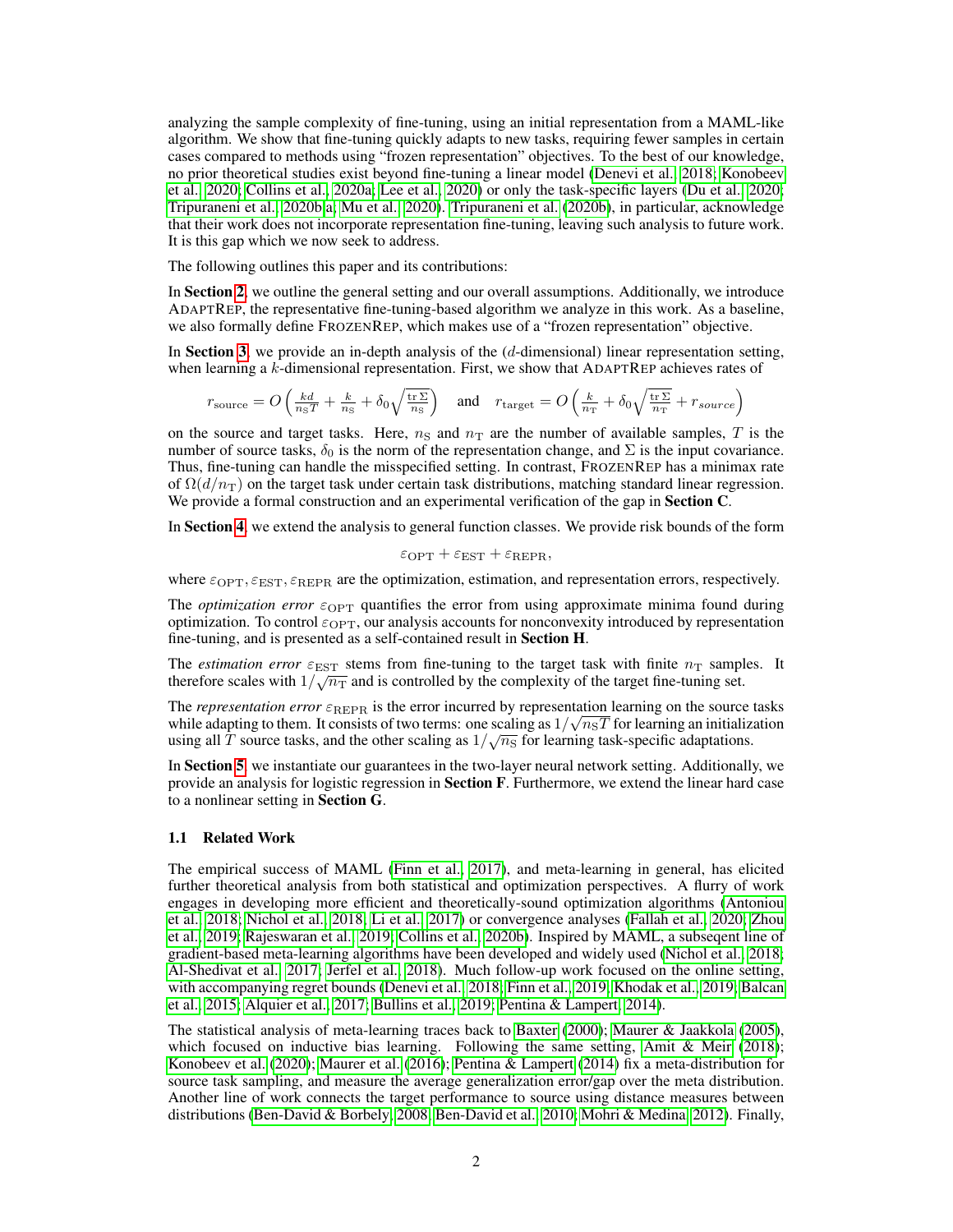another series of works studied the benefits of using additional "side information" provided with a task for specializing the parameters of an inner algorithm [\(Denevi et al., 2020,](#page-10-15) [2021\)](#page-10-16).

The hardness of meta-learning has also been investigated under various settings. Recent work has studied meta-learning performance in worst-case settings [\(Collins et al., 2020b;](#page-10-8) [Hanneke & Kpotufe,](#page-11-15) [2020a](#page-11-15)[,b;](#page-11-16) [Kpotufe & Martinet, 2018;](#page-11-17) [Lucas et al., 2020\)](#page-11-18). [Hanneke & Kpotufe](#page-11-15) [\(2020a\)](#page-11-15) provide a nofree-lunch result with a problem-independent minimax lower bound, while [Konobeev et al.](#page-11-4) [\(2020\)](#page-11-4) also provide problem-dependent lower bound on a simple linear setting.

# <span id="page-2-0"></span>2 General Setting

## 2.1 Notation

Let  $[n] := \{1, \ldots, n\}$ . We denote the vector  $L_2$ -norm as  $\|\cdot\|_2$ , and the matrix Frobenius norm as  $\|\cdot\|_F$ . Additionally,  $\langle \cdot, \cdot \rangle$  can denote either the Euclidean inner product or the Frobenius inner product between matrices.

For a matrix A, we let  $\sigma_i(A)$  denote its  $i^{\text{th}}$  largest singular value. Additionally, for positive semidefinite A, we write  $\lambda_{\max}(A)$  and  $\lambda_{\min}(A)$  for its largest and smallest eigenvalues, and  $A^{1/2}$  for its principal square root. We write  $P_A$  for the projection onto the column span of  $A$ , denoted Col  $A$ , and  $\hat{P}_A^{\perp} := I - P_A$  for the projection onto its complement.

We use standard O,  $\Theta$ , and  $\Omega$  notation to denote orders of growth. We also use  $a \leq b$  or  $a \ll b$  to indicate that  $a = O(b)$ . Finally, we write  $a \approx b$  for  $a = \Theta(b)$ .

## <span id="page-2-3"></span>2.2 Problem Setting

**Preliminaries**. Fix an input space  $\mathcal{X} \subseteq \mathbb{R}^d$  and label space  $\mathcal{Y} \subseteq \mathbb{R}$ . We assume that the learner has access to T source tasks. Each task  $t \in [T]$  is associated with a distribution  $\mu_t$  over the set  $\mathcal{X} \times \mathcal{Y}$ of input-label pairs. From each  $\mu_t$ , the learner observes  $n_S$  i.i.d. samples  $\{(x_{i,t}, y_{i,t}) \mid i \in [n_S]\},$ which we collect into a matrix  $X_t \in \mathbb{R}^{n_{\rm S} \times d}$  and a vector  $y_t \in \mathbb{R}^{n_{\rm S}}$ . Finally, we measure learner performance using the loss function  $\ell : \mathbb{R} \times \mathcal{Y} \to \mathbb{R}$ .

We aim to find common structure among the source tasks that could be leveraged for future tasks. In this work, such common structure is defined using *representations*, mappings  $\phi : \mathcal{X} \to \mathcal{Z}$  from the input space to a latent space  $\mathcal{Z} \subseteq \mathbb{R}^k$ . These representations lie in some function class parameterized by a normed space. However, unlike prior work, we *do not* assume that all tasks use a single representation. Instead, there is a fixed  $\theta_0$  such that the predictor for task t can be written as  $x \mapsto$  $\langle w_t, \phi_{\theta_t}(x) \rangle$ , with  $\theta_t$  lying near  $\theta_0$  (that is,  $\|\theta_t - \theta_0\|$  is small).

ADAPTREP Procedure. Following the discussion above, consider the objective

<span id="page-2-1"></span>
$$
\min_{\theta_0} \min_{\substack{\theta_t, w_t \\ \|\theta_t - \theta_0\| \le \delta_0}} \frac{1}{n_{\mathrm{S}}T} \sum_{t=1}^T \sum_{i=1}^{n_{\mathrm{S}}} \ell(\langle w_t, \phi_{\theta_t}(x_{i,t}) \rangle, y_{i,t}) \tag{1}
$$

for some fixed  $\delta_0 > 0$ , which will be the main focus of this work. We refer to [\(1\)](#page-2-1) as ADAPTREP, as it finds an initialization  $\phi_{\theta_0}$  for which every task has a good representation nearby, ensuring ease of fine-tuning. [\(1\)](#page-2-1) can be viewed as a constrained form of algorithms found in the literature such as iMAML [\(Rajeswaran et al., 2019\)](#page-12-8) and Meta-MinibatchProx [\(Zhou et al., 2019\)](#page-12-7). However, we do not use train-validation splits, as is widespread in practice. This is motivated by results in [Bai](#page-10-17) [et al.](#page-10-17) [\(2020\)](#page-10-17), which show that data splitting may be undesirable, assuming realizability. Furthermore, empirical evaluations have demonstrated successes despite the lack of such splits [\(Zhou et al., 2019\)](#page-12-7).

FROZENREP Procedure. As a baseline, we will also be studying the ubiquitous "frozen representation" objective, which is analyzed in detail in [Du et al.](#page-10-3) [\(2020\)](#page-10-3); [Tripuraneni et al.](#page-12-2) [\(2020b\)](#page-12-2). Formally, this objective can be written as follows:

<span id="page-2-2"></span>
$$
\min_{\theta_0} \min_{w_t} \frac{1}{n_{\rm SI}} \sum_{t=1}^T \sum_{i=1}^{n_{\rm SI}} \ell(\langle w_t, \phi_{\theta_0}(x_{i,t}) \rangle, y_{i,t}). \tag{2}
$$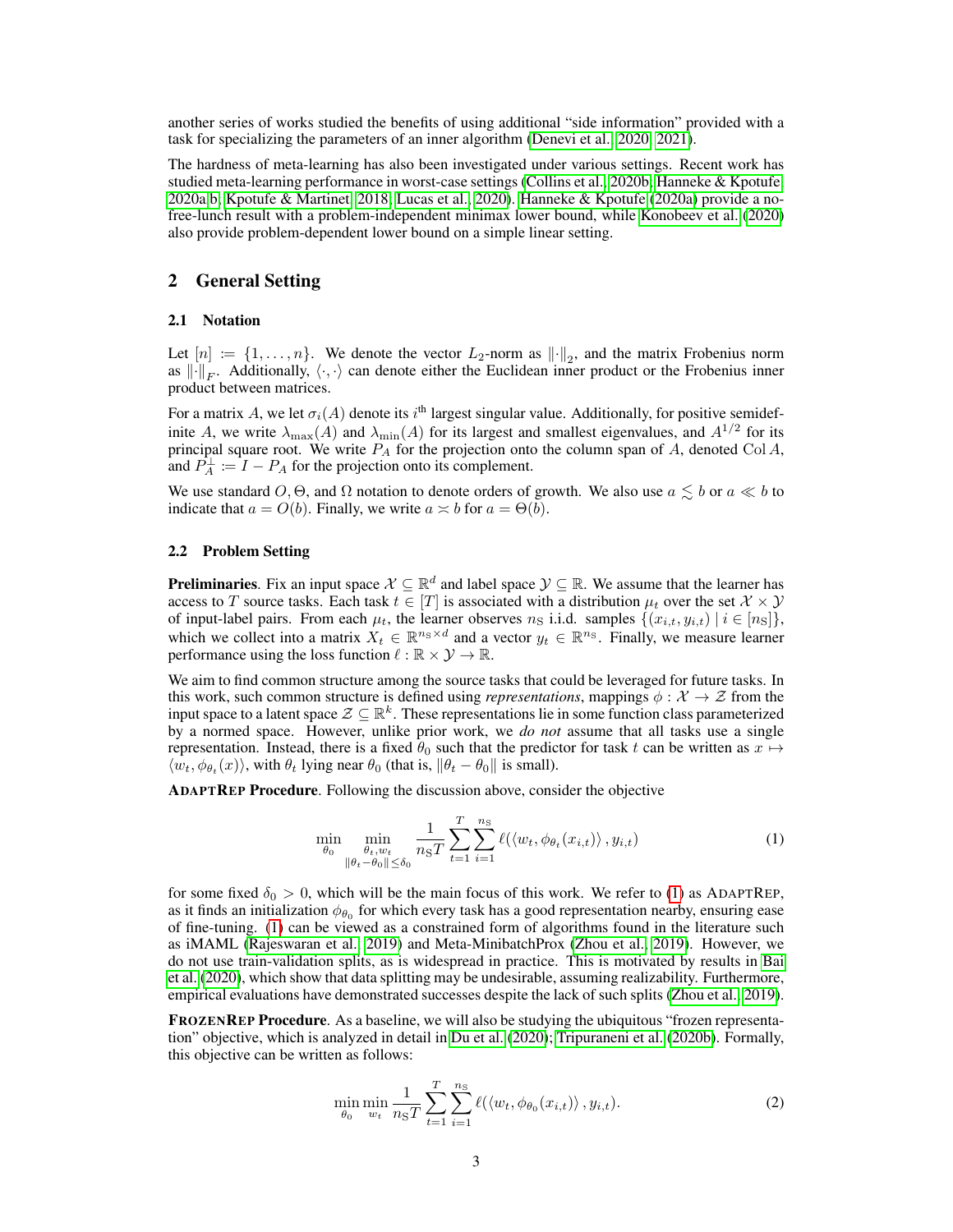Since  $\phi_{\theta_0}$  is frozen for all source tasks, we refer to the method above as FROZENREP. In Sections [3.4](#page-5-0) and G, we will prove that unlike ADAPTREP, there are cases where FROZENREP is unable to leverage the latent structure in the presence of misspecifications.

**Learning Target Tasks**. Let  $\theta_0$  be a solution to [\(1\)](#page-2-1) or [\(2\)](#page-2-2). The learner obtains  $n<sub>T</sub>$  i.i.d. samples  $\{(x_i, y_i)\}\)$  from a new task with distribution  $\mu$ , which we collect into  $X \in \mathbb{R}^{n_x \times d}$  and  $y \in \mathbb{R}^{n_x}$  as before. We adapt to the target task using  $\theta_0$  by solving

<span id="page-3-1"></span>
$$
\min_{\substack{\theta, w \\ \|\theta - \theta_0\| \le \delta}} \frac{1}{n_\text{T}} \sum_{i=1}^{n_\text{T}} \ell(\langle w, \phi_\theta(x_i) \rangle, y_i). \tag{3}
$$

for some  $\delta \geq 0$ . This learned predictor is evaluated via its population loss over  $\mu$ , which is given by  $\mathbb{E}_{(x,y)\sim\mu}[\ell(\langle w,\phi_{\theta}(x)\rangle,y)]$ . We focus on the few-shot learning setting for the target task, where  $n_{\rm T}$ is small, and a learner needs to effectively use the source tasks to sufficiently learn the target task.

Statistical Assumptions and Optimization Oracles. For ADAPTREP to be sensible, we need to ensure that a desirable initialization exists. Accordingly, we assume that for some  $\theta_0^*$ , every task t is associated with  $(\theta_t^*, w_t^*)$  where  $\|\theta_t^* - \theta_0^*\| \le \delta_0$ , so that the associated distribution  $\mu_t$  is given by

$$
x \sim p
$$
,  $y \mid x \sim q(\cdot \mid \langle w_t^*, \phi_{\theta_t^*}(x) \rangle)$ .

Here,  $p$  is an input distribution (same for all tasks), while  $q$  models label noise. Specifically, in regression, we set  $\mathbb{E}[y | x] = \langle w_t^*, \phi_{\theta_t^*}(x) \rangle$ . With an appropriate choice of loss function  $\ell$ , we can guarantee that the optimal predictor under the population loss is  $x \mapsto \langle w_t^*, \phi_{\theta_t^*}(x) \rangle$ .

Throughout the paper, we assume access to an oracle for solving [\(1\)](#page-2-1) or [\(2\)](#page-2-2), similar to [Du et al.](#page-10-3) [\(2020\)](#page-10-3); [Tripuraneni et al.](#page-12-2) [\(2020b\)](#page-12-2). For detailed analyses of source training optimization, we refer the reader to [Ji et al.](#page-11-19) [\(2020\)](#page-11-19); [Wang et al.](#page-12-10) [\(2020\)](#page-12-10). On the other hand, representation fine-tuning introduces nonconvexity during target time not present in prior work, where one simply optimizes a final linear layer (a convex problem). Thus, our bounds explicitly incorporate optimization performance on [\(3\)](#page-3-1). We focus on using projected gradient descent (PGD), which applies to a wide variety of settings, under certain loss landscape assumptions. These standalone results are also provided in Section H.

## <span id="page-3-0"></span>3 ADAPTREP in the Linear Setting

We first examine ADAPTREP in the linear setting to illustrate key ideas. Here, representations are linear transformations  $\mathbb{R}^d \to \mathbb{R}^k$  for  $d > k$  so that  $\phi_B(x) = B^\top x$ , with distances measured by the Frobenius norm. In this setting, we provide a performance bound for ADAPTREP, and then exhibit a specific instance for which FROZENREP fails, establishing our claimed sample complexity gap.

#### <span id="page-3-6"></span>3.1 Statistical Assumptions

Data Sampling. We specialize the statistical assumptions of Section [2.2.](#page-2-3) Assume that the input distribution  $p$  is zero-mean and has covariance Σ. Let  $\kappa = \lambda_{\max}(\Sigma)/\lambda_{\min}(\Sigma)$  be the condition number of  $\Sigma$ . As in [Du et al.](#page-10-3) [\(2020\)](#page-10-3), we impose the following tail condition on  $p$ :

<span id="page-3-5"></span>**Assumption 3.1.** *There exists*  $\rho > 0$  *such that if*  $x \sim p$ , then  $\Sigma^{-1/2}x$  $\Sigma^{-1/2}x$  $\Sigma^{-1/2}x$  *is*  $\rho^2$ -sub-Gaussian<sup>1</sup>.

This assumption guarantees probabilistic tail bounds for our proofs, and can be replaced with other suitable tail conditions. Finally, we define  $q(\cdot | \mu) \sim \mathcal{N}(\mu, \sigma^2)$  for a fixed  $\sigma > 0$ .

<span id="page-3-3"></span>

Figure 1: Illustrating the geometry of task parameterization in the linear representation setting.

**Parameterizing the Tasks**. Let  $B^*$  be the initial representation, and  $\Delta_t^*$  be the task-specific change for task t, where  $\|\Delta_t^*\|_F \le \delta_0$ . Furthermore, let  $w_t^* \in \mathbb{R}^k$  be the task-specific weights. The predictor for task t is then given by  $x \mapsto \langle x, (B^* + \Delta_t^*)w_t^* \rangle$ . We define  $\theta_t^* = (B^* + \Delta_t^*)w_t^*$ , and combine  $(w_t^*)$  into a matrix  $W^* = [w_1^*, \ldots, w_T^*] \in \mathbb{R}^{k \times T}$ . We illustrate the parameterization in Figure [1.](#page-3-3)

<span id="page-3-4"></span><span id="page-3-2"></span><sup>&</sup>lt;sup>1</sup>A zero-mean random vector v is  $\rho^2$ -sub-Gaussian if for any fixed  $u$ ,  $\mathbb{E} \left[ \exp(\lambda v^\top u) \right] \leq \lambda^2 ||u||_2^2 \rho^2/2$ .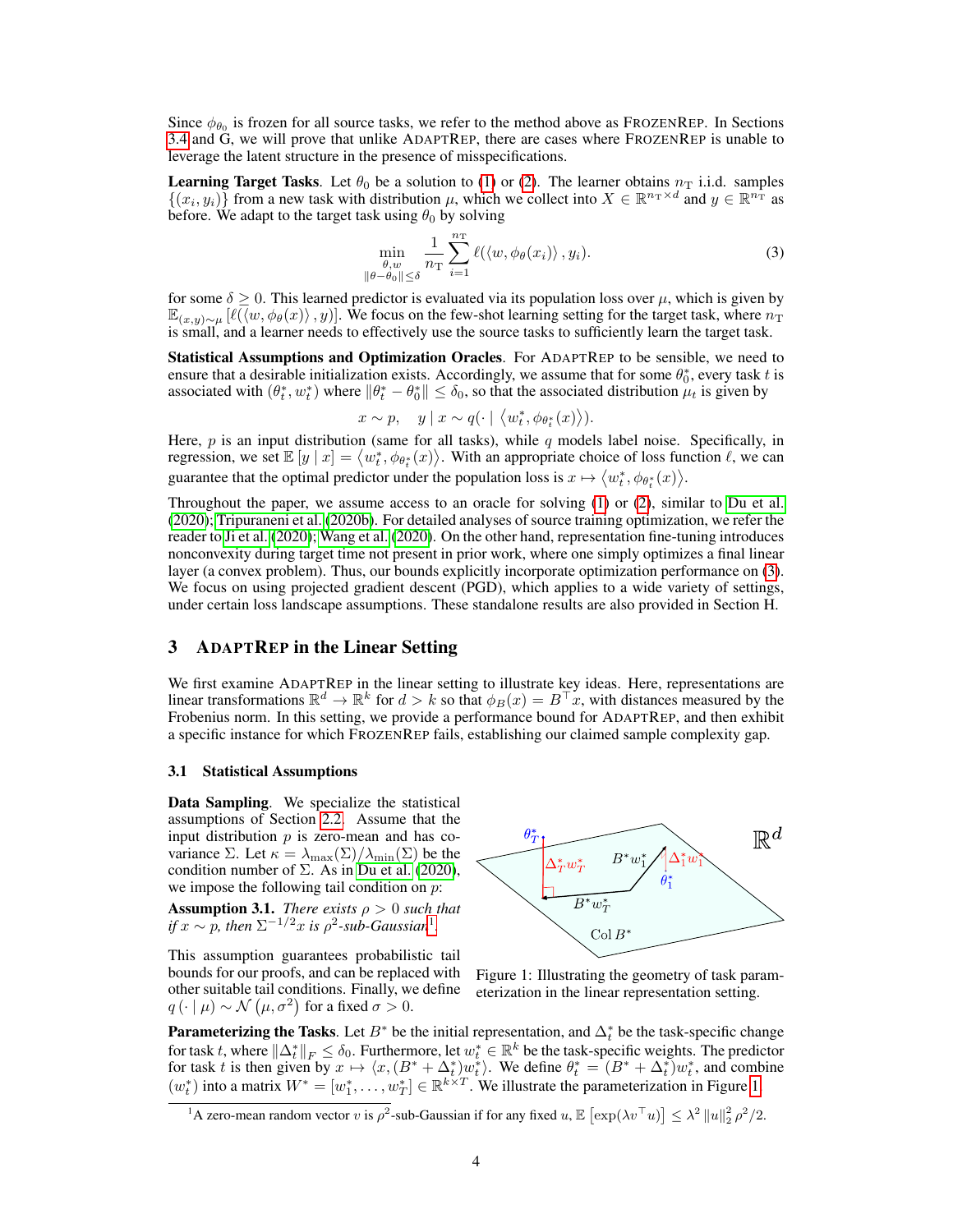**Assumption 3.2** (Source task diversity). *For any*  $t \in [T]$ ,  $||w_t^*||_2 = \Theta(1)$ , and  $\sigma_k^2(W^*) = \Omega(T/k)$ .

Since  $\sum_{i\in[k]}\sigma_i^2(W^*) = ||W^*||_F^2 = \Theta(T)$  by Assumption [3.2,](#page-3-4) the bound on  $\sigma_k^2(W^*)$  implies that the weights covers all directions in  $\mathbb{R}^k$  roughly evenly. This condition is satisfied with high probability when the  $w_t^*$  are sampled from a sub-Gaussian distribution with well-conditioned covariance.

Note that  $\theta_t^* = B^* w_t^* + \delta_t^*$ , where  $\|\delta_t^*\|_2 = \|\Delta_t^* w_t^*\|_2 = O(\delta_0)$  by Assumption [3.2.](#page-3-4) Thus, the predictor weights lie *near the rank-*k *subspace determined by* B<sup>∗</sup> , as illustrated by Figure [1.](#page-3-3) As a convention since the parameterization is not unique, we require  $(B^*)^\top \Sigma \delta_t^* = 0$  for any  $t \in [T]$ . This is without loss of generality, as we can always redefine relevant quantities as needed.

Finally, we evaluate the learner on a target task  $\theta^* := B^*w^* + \delta^*$  for some  $w^*$  and  $\|\delta^*\|_2 \leq \delta_0$ .

## <span id="page-4-3"></span>3.2 Training Procedure

Source training. We consider the following regularized form of [\(1\)](#page-2-1):

<span id="page-4-0"></span>
$$
\min_{B} \min_{\Delta_t, w_t} \frac{1}{2n_{\rm S}T} \sum_{t=1}^T \|y_t - X_t(B + \Delta_t)w_t\|_2^2 + \frac{\lambda}{2} \|\Delta_t\|_F^2 + \frac{\gamma}{2} \|w_t\|_2^2. \tag{4}
$$

In Section B, we show that the regularization is equivalent to regularizing  $\sqrt{\lambda \gamma} \|\Delta_t w_t\|_2$ , consistent with the intuition that  $\Delta_t^* w_t^*$  has small norm. This additional regularization is necessary, since [\(1\)](#page-2-1) only controls the norm of  $\Delta_t$ , which is insufficient for controlling  $\Delta_t w_t$ .

**Target training.** Let  $B_0$  be the output of [\(4\)](#page-4-0) after orthonormalizing. We adapt to the target task via

<span id="page-4-1"></span>
$$
\mathcal{L}_{\beta}(\Delta, w) = \frac{1}{2n} \left\| y - \beta X \left( A_{B_0} + \Delta \right) (w_0 + w) \right\|_2^2, \tag{5}
$$

where  $A_{B_0} := [B_0, B_0] \in \mathbb{R}^{d \times 2k}$  and  $w_0 = [u, -u]$  for a fixed unit-norm vector  $u \in \mathbb{R}^k$ . This corresponds to training a predictor of the form  $x \mapsto \langle x,(A_{B_0} + \Delta)(w_0 + w)\rangle$ . We optimize [\(5\)](#page-4-1) by performing  $T_{\text{PGD}}$  steps of PGD with stepsize  $\eta$  on [\(5\)](#page-4-1) with

$$
\mathcal{C}_{\beta} \coloneqq \{(\Delta, w) \mid ||\Delta||_F \leq c_1/\beta, ||w||_2 \leq c_2/\beta\}
$$

as the feasible set, where we explicitly define  $c_1$  and  $c_2$  in Section B.

To understand the procedure, note that the predictor has parameter  $\theta = \beta(A_{B_0}w + \Delta w_0 + \Delta w)$ , since  $A_{B_0}w_0 = 0$ .<sup>[2](#page-4-2)</sup> Within  $\mathcal{C}_{\beta}$ , the first two terms have  $O(1)$  norm, while  $\|\Delta w\|_2 = O(1/\beta)$ . Thus, for large  $\beta$ , the cross term  $\Delta w$  is a negligible perturbation, and the predictor is approximately linear in  $(\Delta, w)$ . Consequently,  $\mathcal{L}_{\beta}$  is approximately convex in  $(\Delta, w)$  within  $\mathcal{C}_{\beta}$ , allowing PGD to find a near-optimal solution in the constraint set.

## 3.3 Performance Bound

Now, we provide a performance bound on the performance of the algorithm proposed in Section [3.2.](#page-4-3) We define the following rates<sup>[3](#page-4-4)</sup> of interest, where  $R_{\Sigma}(w^*, \delta_0) > 0$ :

$$
r_{\rm S}(n_{\rm S},T) := \frac{\sigma^2 kd}{n_{\rm S}T} + \sigma \delta_0 \|\Sigma\|_2^{1/2} \sqrt{\frac{kd}{n_{\rm S}T}} + \frac{\sigma^2 k}{n_{\rm S}} + \frac{\sigma \delta_0}{\sqrt{n_{\rm S}}} \sqrt{\text{tr }\Sigma}
$$

$$
r_{\rm T}(n_{\rm T}) := \frac{\sigma^2 k}{n_{\rm T}} + \frac{\sigma \delta_0}{\sqrt{n_{\rm T}}} \sqrt{\text{tr }\Sigma} + \min \left[kr_{\rm S}(n_{\rm S},T), R_{\rm \Sigma}(w^*, \delta_0) \sqrt{kr_{\rm S}(n_{\rm S},T)} \frac{\sigma}{\sqrt{n_{\rm T}}} \sqrt{\text{tr }\Sigma}\right]
$$

<span id="page-4-5"></span>Theorem 3.1 (Performance guarantee, linear representations). *Assume that Assumptions [3.1](#page-3-5) and [3.2](#page-3-4)* hold,  $n_S\gg \rho^4(d+\log(T/\delta))$ , and  $n_T\gg \rho^4(d+\log(1/\delta))$ . Then there are  $(\lambda,\gamma,\beta,T_{\rm PGD},\eta,c_1,c_2)$ *(specified in Section B) such that the training procedure in Section [3.2,](#page-4-3) with high probability, finds* θ *achieving excess risk bounded as*

$$
\mathbb{E}\left[ (x^{\top} \theta^* - x^{\top} \theta)^2 \right] \lesssim \min\left( r_{\mathrm{T}}(n_{\mathrm{T}}), \frac{\sigma^2 d}{n_{\mathrm{T}}} \right).
$$

<span id="page-4-2"></span><sup>&</sup>lt;sup>2</sup>This "symmetrization" via  $A_{B_0}$  is commonly used in the neural tangent kernel literature [\(Chizat et al.,](#page-10-18) [2019;](#page-10-18) [Zhang et al., 2020\)](#page-12-11), allowing us to set  $f_{\theta_0}(x) \equiv 0$  while ensuring  $A_{B_0}w \in \text{Col }B$  for any  $w$ .

<span id="page-4-4"></span><sup>&</sup>lt;sup>3</sup>Log factors and non-dominant terms suppressed for clarity. Full rates are presented in the appendix.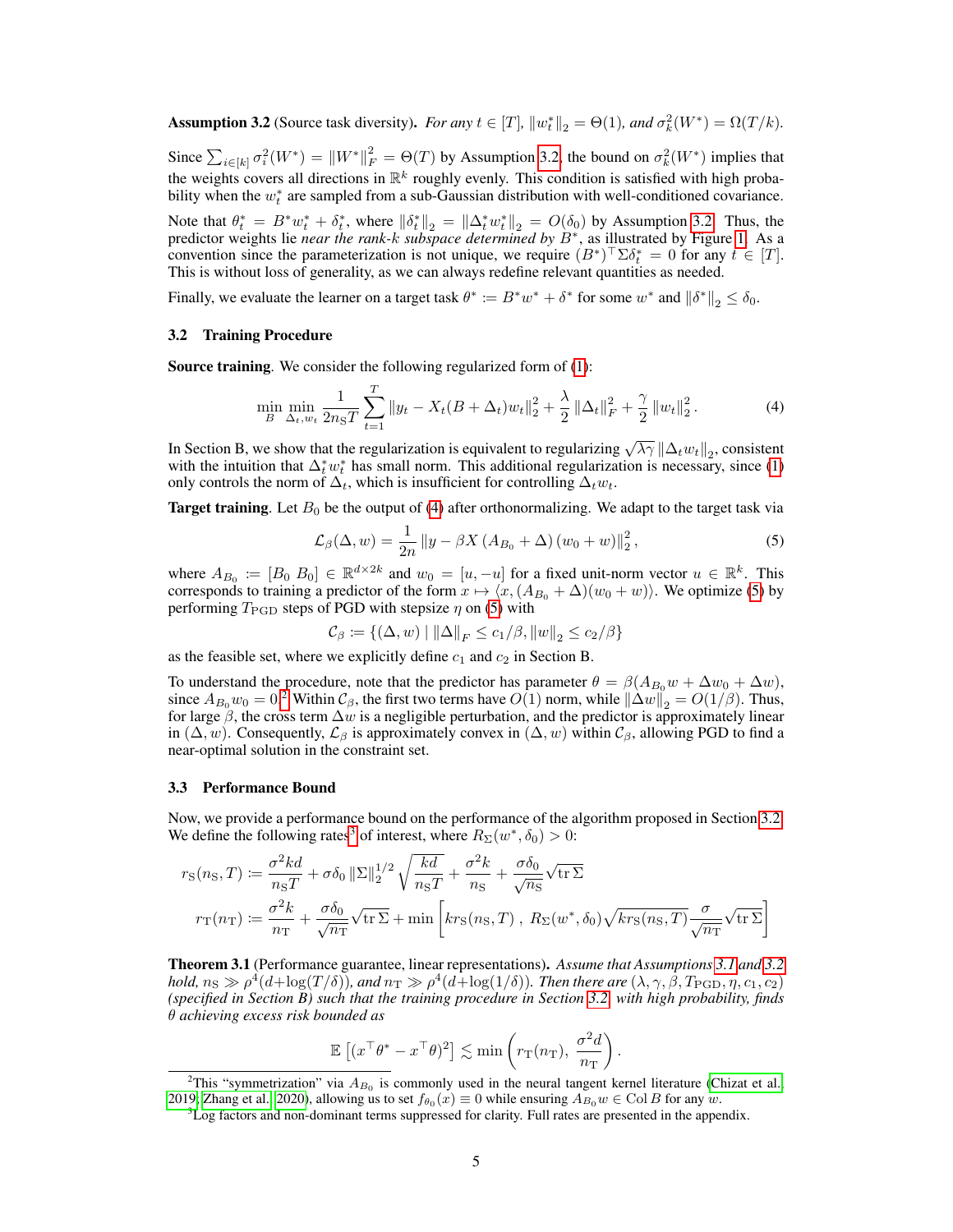We prove this result in Section B. Nevertheless, we give an interpretation of  $r_S$  and  $r_T$  below.

**Source Training.** The rate  $r<sub>S</sub>$  represents the performance of the learner during source training. Despite misspecifications, the algorithm is able to pool the aggregate  $n<sub>S</sub>T$  samples to learn a common (kd-dimensional) initialization, as shown by the first two terms. The last two terms represent the rate achieved on each task *upon inferring the initialization*, and therefore decays only with  $n<sub>S</sub>$ . The first is the cost of learning  $w_t^*$ , while the second is the cost of learning  $\delta_t^*$ .

**Target Training.** The rate  $r<sub>T</sub>$  represents the performance of the learner *with fine-tuning*. The first two terms and their interpretations are analogous to that of the last two terms in  $r<sub>S</sub>$ . On the other hand, the minimum indicates two ways to handle the representation error from source training:

*Ignore source error.* In the most data-starved regime, we ignore the finite-sample source error, restricting fine-tuning to only learn  $\delta^*$ . Thus, we incur an irreducible error in the form of  $kr_S(n_S, T)^4$  $kr_S(n_S, T)^4$ .

*Fix source error.* Alternatively, with more data, we can use fine-tuning to *fix the source representation error*. This additional complexity is captured by the second argument, indicating fine-tuning to a vector with norm  $R_\Sigma(w^*, \delta_0)\sqrt{kr_S(n_S, T)}$ . Note that the additional norm shrinks to 0 as  $n_S \to \infty$ .

Finally, by ignoring the representation  $B_0$  completely, we can obtain the alternative trivial  $\sigma^2 d/n_T$ rate, which matches the minimax lower bound for standard linear regression (see e.g., [Duchi](#page-10-19) [\(2016\)](#page-10-19)).

## <span id="page-5-0"></span>3.4 A Hard Case for FROZENREP

In this section, we present a sample complexity separation between ADAPTREP and FROZENREP in the linear setting. *We provide the formal construction and an experimental verification of the gap in Section C.* Nevertheless, we provide the following informal result:

**Theorem 3.2** (FROZENREP-ADAPTREP Sample Complexity Separation). *Assume*  $k = \Theta(1) \ll d$ . *There exists a family of task distributions* T *satisfying the conditions of Section [3.1,](#page-3-6) such that with high probability over the draw of*  $n<sub>T</sub> \gtrsim d$  *target samples, we have the minimax bound* 

$$
\min_{\hat{w}, \hat{\delta}} \max_{\substack{\tau \in \mathcal{T} \\ \theta^* \in \text{supp } \tau}} \mathbb{E} \left[ \frac{1}{n_\text{T}} \left\| X(\theta^* - \bar{B}\hat{w} - \hat{\delta}) \right\|_2^2 \right] \gtrsim \frac{\sigma^2 d}{n_\text{T}}.
$$

FROZENREP *is provided with infinitely many source tasks and per-task samples from* τ *to learn*  $\bar{B}$ , and  $n_T$  samples from  $\theta^*$  to learn  $(\hat{w}, \hat{\delta})$ . In contrast, by specializing Theorem [3.1](#page-4-5) for the same *family,* ADAPTREP *(with only finitely many source tasks and per-task samples) achieves excess risk bounded as*

$$
\mathbb{E}\left[ (x^\top \theta^* - x^\top \hat{\theta})^2 \right] \lesssim \min\left( \frac{\sigma}{\sqrt{n_\mathrm{T}}} \, , \, \frac{\sigma^2 d}{n_\mathrm{T}} \right).
$$

Interpreting the minimax result. Observe that the rate is achievable by performing standard linear regression directly on the target samples, with no other information. Thus, FROZENREP fails to capture the shared structure from source tasks, in the worst case. Furthermore, in the high-dimensional setting when  $n_T \approx d$ , there exists a strict separation between ADAPTREP and FROZENREP that widens as  $n_T \to \infty$ .

The minimax bound applies regardless of the target fine-tuning procedure in use, including those used in practice, *e.g.* iMAML, MetaOptNet [\(Lee et al., 2019\)](#page-11-20), and R2D2 [\(Bertinetto et al., 2019\)](#page-10-20). As FROZENREP is provided with infinitely many source tasks and samples, this failure is thus entirely due to the representation learning algorithm. Altogether, we have established a case where incorporating representation fine-tuning is *provably sufficient* for handling misspecifications, unlike ubiquitous "frozen representation" objectives.

## 3.4.1 Intuition

In this section, we provide a brief intution behind our construction. Recall that in the linear setting, FROZENREP uses the following objective for obtaining a representation:

$$
\hat{B} = \underset{B}{\text{argmin}} \min_{w_t} \frac{1}{2n_{\text{S}}T} \sum_{t \in [T]} \|y_t - X_t B w_t\|_2^2 \xrightarrow{n_{\text{S}} \to \infty} \frac{1}{2T} \sum_{t \in [T]} \|\theta_t^* - B w_t^*\|_{\Sigma}^2. \tag{6}
$$

<span id="page-5-1"></span><sup>&</sup>lt;sup>4</sup> For *average* target performance,  $krs(n_S, T)$  can be replaced by  $r_S(n_S, T)$ ; see Section F; [Du et al.](#page-10-3) [\(2020\)](#page-10-3).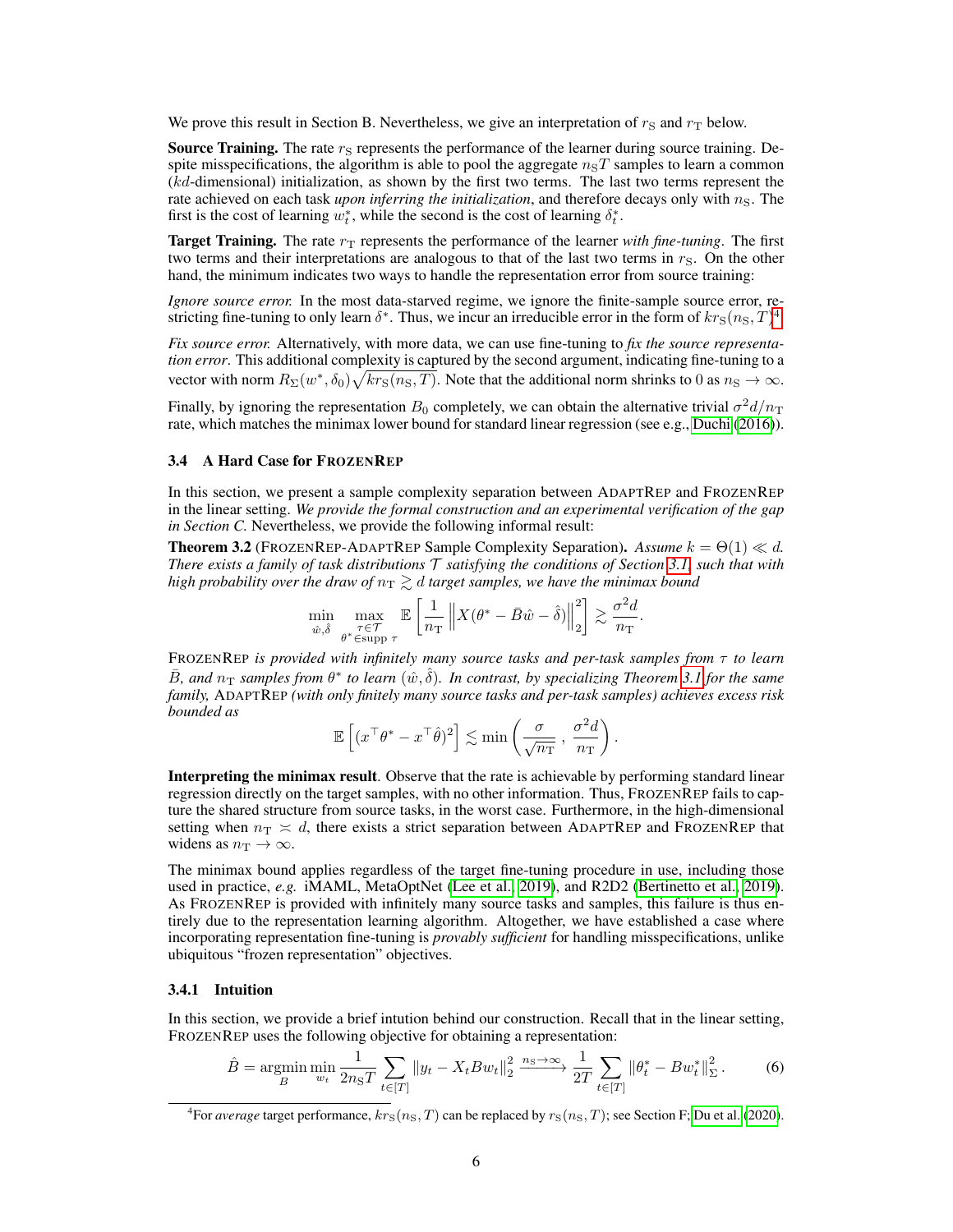By optimizing with respect to the  $\Sigma$ -norm, FROZENREP seeks a k-dimensional subspace that captures as much of the predictive signal across all source tasks. However, in general, the Σ-norm is not aligned with the parameter norm. In other words, a small  $\|\theta - Bw\|_{\Sigma}$  does not imply that  $\|\theta - Bw\|$  is small, and thus it may be the case that  $\theta - Bw$  is difficult to learn during fine-tuning.

A prototypical example of this difference is il-lustrated by Figure [2,](#page-6-1) where  $k = 1$ . The dashed red vector has small parameter norm, and is thus easily learnable by fine-tuning (as demonstrated by norm-based generalization bounds). Thus, a meta-learner should opt to learn the space captured by the solid green vector. However, if the  $\Sigma$  is structured so that  $\|\Delta_t^* w_t^*\|_{\Sigma} \gg$  $||B^*w_t^*||_{\Sigma}$ , then FROZENREP will learn the space spanned by the dashed red vector instead. By appropriately tuning the ratio of the lengths of the two vectors, we obtain the desired result.

We provide a formal construction in Section C.1.1, including the extension to general  $k$ .

<span id="page-6-1"></span>

Figure 2: Prototypical hard case. While  $\Delta_t^* w_t^*$ is smaller (left figure), FROZENREP learns  $\Delta_t^* w_t^*$ since it has a larger predictive signal (right figure).

# <span id="page-6-0"></span>4 ADAPTREP in the Nonlinear Setting

We now describe a framework for analyzing fine-tuning in general function classes. To simplify notation, we modify the setting in Section [2.2](#page-2-3) so that both the representation  $\phi$  and predictor weights w are captured by a parameter  $\theta \in \Theta$ , with corresponding predictor  $g_{\theta}$ .

**Loss Notation.** We denote the population and excess risk of predictor  $g$  with respect to the true predictor  $g^*$  as

$$
\mathcal{L}_{\infty}(g, g^*) \coloneqq \mathbb{E}_{x \sim p} \left[ \mathbb{E}_{y \sim q(\cdot | g^*(x))} \left[ \ell(g(x), y) \right] \right],
$$
  

$$
\mathcal{L}_{\infty}^{\text{ex}}(g, g^*) \coloneqq \mathcal{L}_{\infty}(g, g^*) - \mathcal{L}_{\infty}(g^*, g^*)
$$

respectively. Additionally, we let  $\mathcal{L}(g, g^*)$  denote the corresponding finite-sample quantity.<sup>[5](#page-6-2)</sup>

**Feasible Predictors.** For an initialization  $\theta$  and a fine-tuning set  $\mathcal{C} \subseteq \Theta$ , we define the set

$$
\mathcal{A}_{\mathcal{C}}(\theta) \coloneqq \{g_{\theta'} \mid \theta' - \theta \in \mathcal{C}\}.
$$

Intuitively, this set contains all feasible predictors given an initialization  $\theta$  and feasible fine-tuning set  $C$ . For convenience, we also define the set

$$
\left[\mathcal{A}_{\mathcal{C}}(\theta)\right]^{\otimes T} \coloneqq \left\{(x_t)_{t \in [T]} \mapsto (g_t(x_t))_{t \in [T]} \mid g_1, \dots, g_T \in \mathcal{A}_{\mathcal{C}}(\theta)\right\},\
$$

which is a collection of functions mapping  $\mathcal{X}^T \to \mathcal{Y}^T$ . This set represents all feasible T-tuples of predictors, for a given initialization  $\theta$  and fine-tuning set  $\mathcal{C}$ .

## <span id="page-6-5"></span>4.1 Training Procedure

**Source Training**. Fix a set of possible initializations  $\Theta_0 \subseteq \Theta$ , and a fine-tuning set  $C_{\rm S}$ . With  $n_{\rm S}$  samples for each task (with optimal predictor  $g_t^*$ ), we consider the objective

<span id="page-6-4"></span>
$$
\theta_0 \in \operatorname*{argmin}_{\theta \in \Theta_0} \frac{1}{T} \sum_{t=1}^T \min_{g_t \in \mathcal{A}_{C_{\mathcal{S}}}(\theta)} \mathcal{L}(g_t, g_t^*).
$$
 (7)

Note that this corresponds to the ADAPTREP objective in [\(1\)](#page-2-1) using the combined parameter  $\theta$ . We illustrate the objective in Figure [3](#page-6-3)

**Target Training**. Fix a fine-tuning set  $C_T$  (not necessarily  $C_S$ ). Given  $n_T$  samples from a new task (with true predictor  $g^*$ ), we run PGD on  $\hat{L}(\delta) = \mathcal{L}(g_{\theta_0+\delta}, g_t^*)$  with feasible set  $\mathcal{C}_T$ . In this process, PGD is run with  $T_{\rm PGD}$  timesteps and step size  $\eta$ .

<span id="page-6-3"></span> $\Theta$ 

Figure 3: An illustration of source training.

 $\min_{g_t \in \mathcal{A}_{\mathcal{C}_{\mathrm{S}}}(\theta)} \mathcal{L}(g_t, g_t^*)$ 

<span id="page-6-2"></span> $5$ Note that we have omitted the samples from the notation for brevity.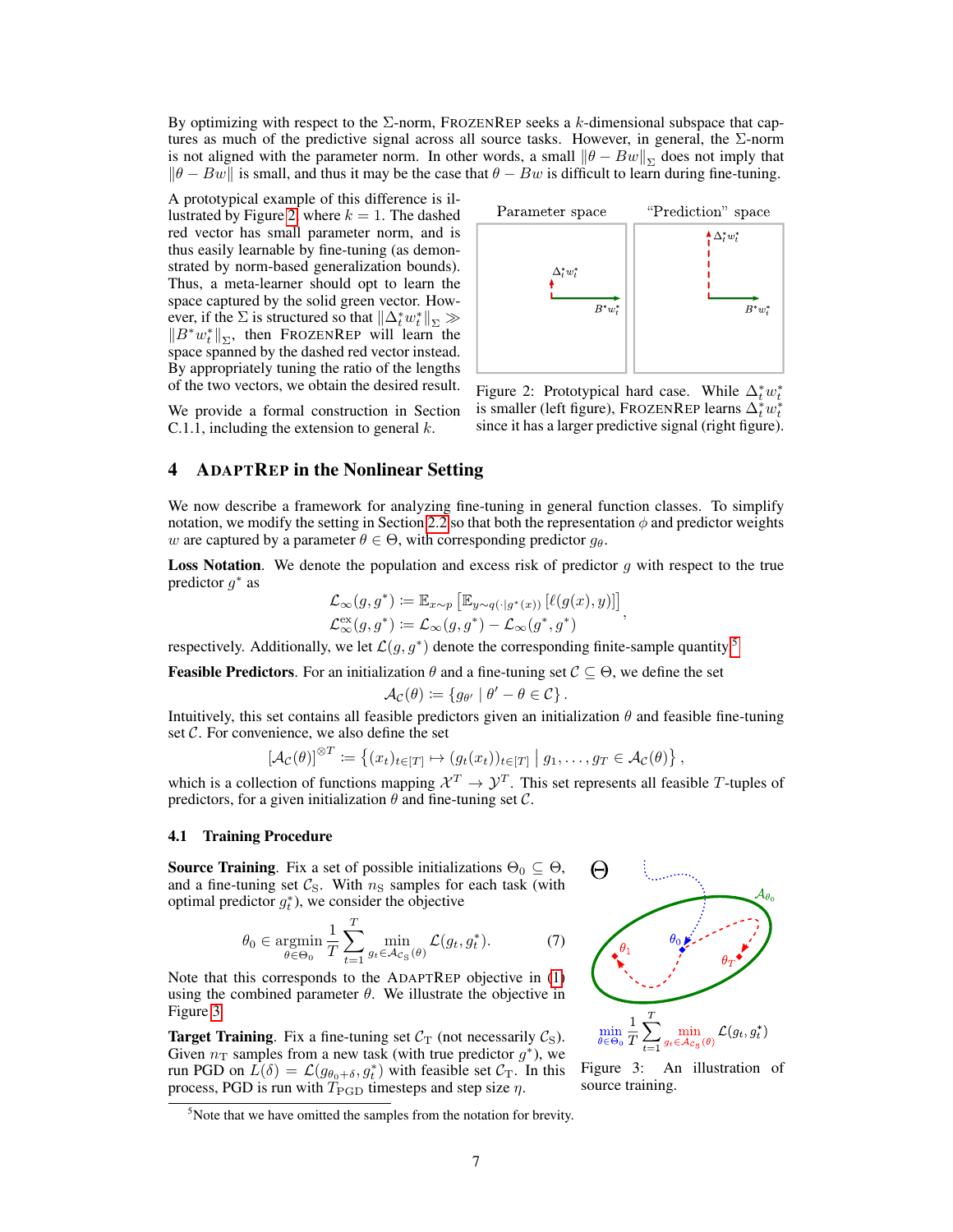## <span id="page-7-3"></span>4.2 Assumptions

We rephrase the statistical assumption from Section [2.2](#page-2-3) in terms of feasible sets  $A_{\mathcal{C}}(\theta)$  as follows:

<span id="page-7-0"></span>**Assumption 4.1.** *There exists*  $\theta_0^*$  *such that for every*  $t \in [T]$ *,*  $g_t^* \in \tilde{\mathcal{A}_{C_{\mathrm{S}}}}(\theta_0)$ .

We illustrate Assumption [4.1](#page-7-0) in Figure [4.](#page-7-1) We also impose the following standard regularity conditions on the loss function  $\ell$ :

**Assumption 4.2.** *For any*  $y \in \mathcal{Y}$ ,  $\ell(\cdot, y)$  *is* 1-*Lipschitz*<sup>[6](#page-7-2)</sup> *and convex, and*  $|\ell(0, y)| \leq B$ .

Task Diversity. To ensure transfer from source to target, we impose the following condition, a specific instance of which was proposed by [Du et al.](#page-10-3) [\(2020\)](#page-10-3) in the linear setting, and proposed by [Tripuraneni et al.](#page-12-2) [\(2020b\)](#page-12-2) for general settings:

<span id="page-7-1"></span>

Figure 4: Assumption [4.1.](#page-7-0) If  $\mathcal{A}_{\mathcal{C}}(\theta)$  has low complexity, then fine-tuning quickly finds good task-specific parameters for all tasks.

**Assumption 4.3** (Source tasks are  $(\nu, \varepsilon)$ -diverse). *There exists constants*  $(\nu, \varepsilon)$  *such that if*  $\rho$  *is the distribution of target tasks, then for any*  $\theta \in \Theta_0$ ,

$$
\mathbb{E}_{g^*\sim\rho}\left[\inf_{g\in\mathcal{A}_{C_{\mathrm{T}}}(\theta)}\mathcal{L}_\infty^{\mathrm{ex}}(g,g^*)\right] \leq \frac{1}{\nu}\left[\frac{1}{T}\sum_{t=1}^T\inf_{g\in\mathcal{A}_{C_{\mathrm{S}}}(\theta)}\mathcal{L}_\infty^{\mathrm{ex}}(g,g_t^*)\right]+\varepsilon.
$$

The  $(\nu, \varepsilon)$ -diversity assumption connects the average source task performance (right) to the average target performance (left). Thus, it ensures that optimizing [\(7\)](#page-6-4) results in controlled target performance. We weakened the condition in [Tripuraneni et al.](#page-12-2) [\(2020b\)](#page-12-2) to bound average target performance rather than worst-case, as is more suitable for higher-dimensional settings.

Target Loss Landscape. Finally, we impose conditions ensuring that PGD finds a near-optimal solution in  $C_T$ . We remark that these assumptions are specific to our choice of fine-tuning algorithm. **Assumption 4.4** (Approximate linearity in fine-tuning). Let  $x_1, \ldots, x_{n_T}$  be the set of target inputs. *Then, there exists* β, L *such that*

$$
\sup_{\delta \in \mathcal{C}_T} \frac{1}{n_\mathrm{T}} \sum_{i=1}^{n_\mathrm{T}} \left\| \nabla_\theta^2 g_{\theta+\delta}(x_i) \right\|_2^2 \leq \beta^2 \quad \text{and} \quad \sup_{\theta \in \Theta_0} \frac{1}{n_\mathrm{T}} \sum_{i=1}^{n_\mathrm{T}} \left\| \nabla_\theta g_{\theta}(x_i) \right\|_2^2 \leq L^2.
$$

**Assumption 4.5.**  $\sup_{\delta \in \mathcal{C}_{\mathrm{T}}} \|\delta\|_2 \leq R$  for some R.

#### 4.3 Performance Bound

Recall that for a set H of functions  $\mathbb{R}^d \to \mathbb{R}^k$  on n samples, its Rademacher complexity  $\mathcal{R}_n(\mathcal{H})$  on  $n$  samples is given by

$$
\mathcal{R}_n(\mathcal{H}) \coloneqq \mathbb{E}_{\varepsilon,X} \left[ \frac{1}{n} \left| \sup_{h \in \mathcal{H}} \sum_{i=1}^n \sum_{j=1}^k \varepsilon_{ij} h_j(x_i) \right| \right],
$$

where  $(\varepsilon_{ij})$  are i.i.d. Rademacher random variables and  $(x_i)$  are i.i.d. samples from some (preset) distribution. We now proceed with our performance guarantee.

<span id="page-7-4"></span>Theorem 4.1 (General Performance Bound). *Assume that all assumptions in Section [4.2](#page-7-3) hold. Let*  $(\theta_t)$  be the set of iterates generated by PGD following the procedure in Section [4.1](#page-6-5) (step size  $\eta$ *specified in Section D). Then, with probability at least*  $1 - \delta$  *over the random draw of samples,* 

$$
\mathbb{E}_{g^*\sim\rho}\left[\min_t \mathcal{L}^{\text{ex}}_{\infty}(g_{\theta_t}, g^*)\right] \lesssim \underbrace{\beta R^2 + R\sqrt{\frac{L^2 + \beta^2 R^2}{T_{\text{PGD}}}}} + \underbrace{\frac{1}{\delta}\sup_{\theta\in\Theta_0}\mathcal{R}_{n_{\text{T}}}[\mathcal{A}_{\mathcal{C}_{\text{T}}}(\theta)]}_{\varepsilon_{\text{EST}}} + \underbrace{\frac{1}{\nu}\left\{\frac{1}{\delta T}\mathcal{R}_{n_{\text{S}}}\left[\bigcup_{\theta\in\Theta_0}[\mathcal{A}_{\mathcal{C}_{\text{S}}}(\theta)]^{\otimes T}\right] + \frac{B}{\delta\sqrt{n_{\text{S}}T}}\right\} + \varepsilon}_{\varepsilon_{\text{REPR}}}.
$$

<span id="page-7-2"></span><sup>&</sup>lt;sup>6</sup>This is not restrictive as one can simply rescale the loss, and is assumed for simplicity of presentation.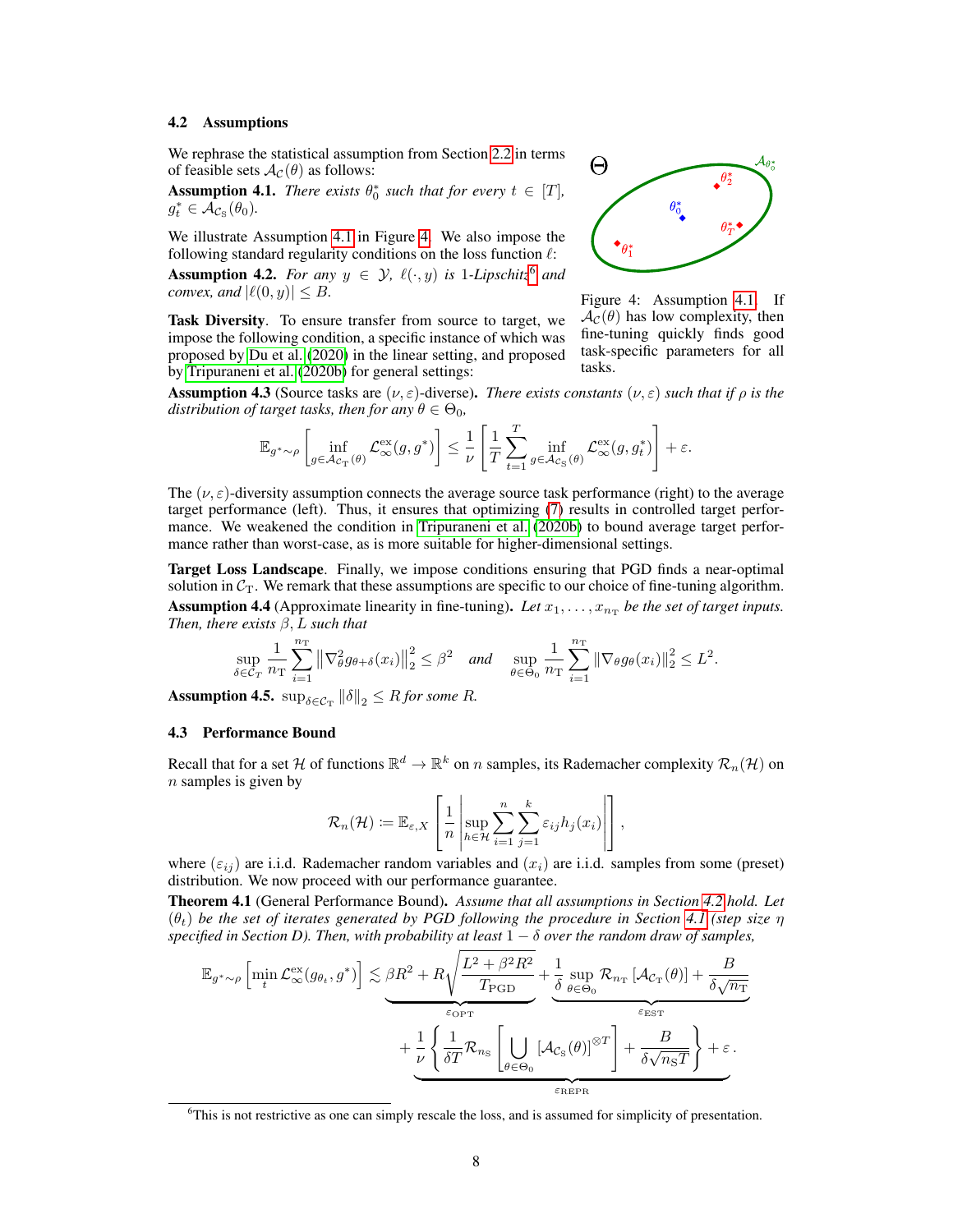*Note that the*  $\mathcal{R}_{n_{\rm T}}$  complexity term samples from p. Meanwhile, the  $\mathcal{R}_{n_{\rm S}}$  complexity term samples *from* p ⊗T *, which concatenates* T *i.i.d. samples from* p *(one for each task) for every draw.*

We prove Theorem [4.1](#page-7-4) in Section D. The Rademacher complexity terms decay in most settings as

$$
\frac{1}{T} \mathcal{R}_{n_{\mathrm{S}}} \left[ \bigcup_{\theta \in \Theta_{0}} \left[ \mathcal{A}_{\mathcal{C}_{\mathrm{S}}}(\theta) \right]^{\otimes T} \right] = O \left( \frac{C(\Theta_{0})}{\sqrt{n_{\mathrm{S}}T}} + \frac{\operatorname{diam} \mathcal{C}_{\mathrm{S}}}{\sqrt{n_{\mathrm{S}}}} \right)
$$

$$
\sup_{\theta \in \Theta_{0}} \mathcal{R}_{n_{\mathrm{T}}}[\mathcal{A}_{\mathcal{C}_{\mathrm{T}}}(\theta)] = O \left( \frac{\operatorname{diam} \mathcal{C}_{\mathrm{T}}}{\sqrt{n_{\mathrm{T}}}} \right),
$$

where  $C(\Theta_0)$  measures the complexity of  $\Theta_0$ , and diam  $\mathcal{C}_S$  and diam  $\mathcal{C}_T$  measures the size of the fine-tuning sets  $\mathcal{C}_S$  and  $\mathcal{C}_T$ .

Understanding the Bound. We briefly outline out how the assumptions in Section [4.2](#page-7-3) contribute to the final bound. Let  $\theta_{\text{OPT}}$  denote the best solution found by PGD, and define the parameters

$$
\theta_{\text{ERM}} := \operatornamewithlimits{argmin}_{\theta \in \mathcal{A}_{\mathcal{C}_{\text{T}}}(\theta_0)} \mathcal{L}(g_\theta, g^*) \quad \text{and} \quad \bar{\theta} := \operatornamewithlimits{argmin}_{\theta \in \mathcal{A}_{\mathcal{C}_{\text{T}}}(\theta_0)} \mathcal{L}_{\infty}(g_\theta, g^*).
$$

That is,  $\theta_{\text{ERM}}$  is the minimizer of the empirical risk while  $\bar{\theta}$  is the minimizer of the population risk, both within  $\mathcal{A}_{\mathcal{C}_{\mathrm{T}}}(\theta_0)$ .

Optimization error  $(\varepsilon_{\text{OPT}})$ . The difference in performance between  $\theta_{\text{OPT}}$  and  $\theta_{\text{ERM}}$ , *i.e.* the error due to PGD, is controlled by the assumptions on the target loss landscape.

Estimation error ( $\varepsilon_{\text{EST}}$ ). By uniform convergence,  $\theta_{\text{ERM}}$ performs similarly to  $\bar{\theta}$ , with the difference bounded using Rademacher complexity. By extension,  $\theta_{\text{OPT}}$  performs similarly to  $\bar{\theta}$ .

<span id="page-8-1"></span>

Figure 5: Illustrating the excess risk bound in Theorem [4.1.](#page-7-4)

**Representation/approximation error** ( $\varepsilon_{REPR}$ ). The average best case excess risk (i.e., the excess risk of  $\theta$ ) is bounded via the performance of the initialization  $\theta_0$  on the source tasks, using  $(\nu, \varepsilon)$ -diversity. Since [\(7\)](#page-6-4) is a finite-sample estimate of the desired bound, we again use uniform convergence arguments, which manifest as the second Rademacher complexity term.

We have included an illustration of these three components in Figure [5.](#page-8-1)

## <span id="page-8-0"></span>5 Case Study: Two-Layer Neural Networks

We now illustrate our framework by instantiating our bounds in concrete settings. We focus on specializing Theorem [4.1](#page-7-4) to the two-layer neural networks (this section) and logistic regression (provided in the appendix, Section F). For this section, we fix an activation function  $\sigma : \mathbb{R} \to \mathbb{R}$ .

<span id="page-8-2"></span>Assumption 5.1. *For any*  $t \in [-2,2]$ ,  $|\sigma'(t)| \leq L$  *and*  $|\sigma''(t)| \leq \mu$ . *Furthermore*,  $\sigma(0) = 0$ .

Then, for a constant  $\beta$  and  $\theta = (B, w)$ , where  $B \in \mathbb{R}^{d \times 2k}$  and  $w \in \mathbb{R}^k$ , we define the neural network  $f_{\theta}^{\beta}(x) = \beta w^{\top} \sigma(B^{\top}x)$ , where  $\sigma$  is applied elementwise.

## <span id="page-8-3"></span>5.1 Statistical Assumptions

**Data Sampling.** For all tasks, the inputs are sampled from a 1-norm-bounded distribution  $p$ . Furthermore,  $q(\cdot | \mu)$  is generated as  $\mu + \eta$  for some  $O(1)$ -bounded additive noise  $\eta$ , similar to [Tripu](#page-12-2)[raneni et al.](#page-12-2) [\(2020b\)](#page-12-2).

**Parameterizing the Tasks**. We fix a representation  $B^* \in \mathbb{R}^{d \times 2k}$  and a linear predictor  $w_0^* \in \mathbb{R}^{2k}$ . In this setting, we consider representation changes lying in a  $k$ -dimensional subspace, determined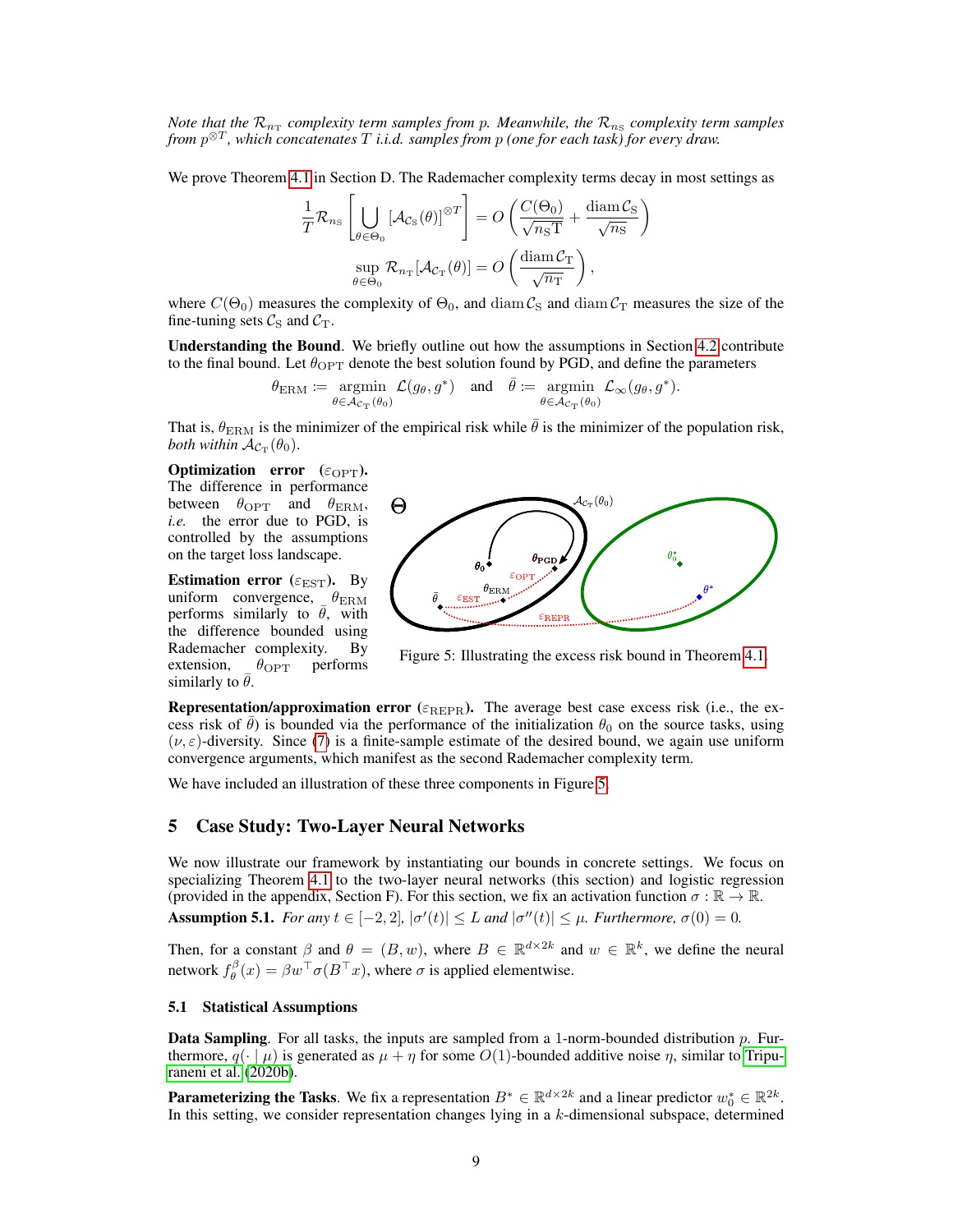by an orthonormal<sup>[7](#page-9-0)</sup> set of matrices  $\Delta_1^*, \ldots, \Delta_k^*$  in  $\mathbb{R}^{d \times 2k}$ . Then, for each  $t \in [T]$ , we have two unit-norm vectors  $w_t^*, \delta_t^*$  so that task t has parameter

$$
\theta_t^* = \left(B^* + \frac{1}{\beta}\sum_{i\in[k]}(\delta_t^*)_i\Delta_i^*\;,\;w_0^* + \frac{1}{\beta}w_t^*\right).
$$

We assume a diversity condition on  $(w_t^*, \delta_t^*)$  similar in spirit to the linear version in Assumption [3.2,](#page-3-4) see Assumption E.2.

With appropriate assumptions on the initialization and large enough  $\beta$ , the source task predictors behave like their linearizations, *i.e.* there exists feature vectors  $\phi_{B^*}$  and  $\psi_{B^*,w_0^*}$  so that

$$
f_{\theta_t^*}(x) \approx \phi_{B^*}(x)^\top w_t^* + \left\langle \psi_{B^*,w_0^*}(x) , \sum_{i \in [k]} \delta_{t,i}^* \Delta_i^* \right\rangle.
$$

We make use of these assumptions throughout for our result, see Assumption E.1 for the formal statement. Note that  $\phi_{B^*}$  and  $\psi_{B^*,w_0^*}$  correspond to the "activation" and "gradient" features, respectively, that are empirically evaluated by [Mu et al.](#page-11-6) [\(2020\)](#page-11-6).

### 5.2 Training Procedure

We use the squared error loss to train in this setting. Additionally, we use the training procedure in Section [4.1](#page-6-5) with the function class  $\{f_{\theta}^{\gamma}\}\$ , with a minor caveat: we set  $\gamma = \beta$  during source training, and  $\gamma = O(\sqrt{n_T})$  during target training.

With the procedure above, we now define the relevant feasible sets. We set  $\Theta_0$  be the set of initializations satisfying Assumption E.1. Finally, we set the constraint sets

$$
C_{\rm S} = \left\{ (\Delta, w) \mid ||\Delta||_F, ||w||_2 \le 1/\beta \right\} \quad \text{and} \quad C_{\rm T}^{\gamma} = \left\{ (\Delta, w) \mid ||\Delta||_F^2 + ||w||_2^2 \le O(1/\gamma^2) \right\}.
$$

#### 5.3 Performance Guarantee

With the above assumptions in hand, we proceed with the performance guarantee.

Theorem 5.1 (Neural net performance bound). *Assume that Assumptions [5.1,](#page-8-2) E.1 and E.2 hold. Then, if*  $n_S \geq n_T$ , there exists a setting of the training parameters (see Section E) such that with *probability at least*  $1 - \delta$ *, the iterates*  $(\theta_t)$  *satisfy* 

$$
\mathbb{E}_{f^*\sim \rho}\left[\min_t\mathcal{L}^{\text{ex}}_\infty(f^\gamma_{\theta_t},f^*)\right] \lesssim L^2 \frac{k}{\sqrt{n_\text{T}}} + L(L+\mu) \frac{k^{3/2}}{\sqrt{n_\text{S}T}} + \left(\frac{\mu+L}{\beta}\right) L\sqrt{k},
$$

*where log factors have been suppressed for clarity.*

## 6 Conclusion

We have presented, to the best of our knowledge, the first statistical analysis of fine-tuning-based meta-learning. We demonstrate the success of such algorithms under the assumption of approximately shared representations between available tasks. In contrast, we show that "frozen representation" objectives analyzed by prior work fail under this weaker assumption.

An interesting line of future work is to determine ways to formulate useful shared structure among MDPs, *i.e.* formulate settings for which meta-reinforcement learning succeeds and results in improved regret bounds for downstream tasks.

## 7 Acknowledgements

KC is supported by a National Science Foundation Graduate Research Fellowship, Grant DGE-2039656. QL is supported by NSF #2030859 and the Computing Research Association for the CIFellows Project. JDL acknowledges support of the ARO under MURI Award W911NF-11-1- 0304, the Sloan Research Fellowship, NSF CCF 2002272, NSF IIS 2107304, and an ONR Young Investigator Award.

<span id="page-9-0"></span> $7$ Orthonormal with respect to the Frobenius (*i.e.* entrywise) inner product on matrices.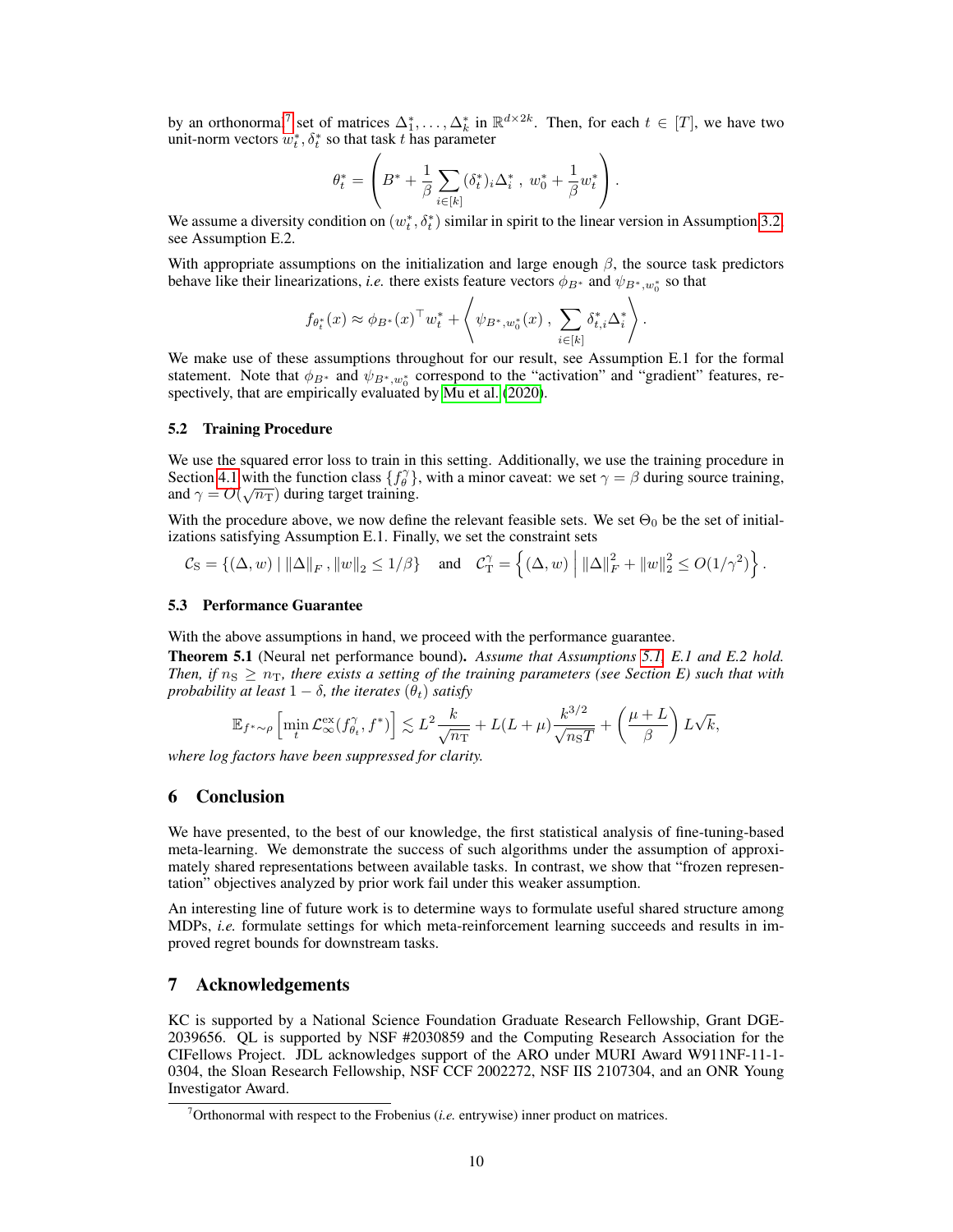## References

- <span id="page-10-2"></span>Al-Shedivat, M., Bansal, T., Burda, Y., Sutskever, I., Mordatch, I., and Abbeel, P. Continuous adaptation via meta-learning in nonstationary and competitive environments. *arXiv preprint arXiv:1710.03641*, 2017.
- <span id="page-10-9"></span>Alquier, P., Pontil, M., et al. Regret bounds for lifelong learning. In *Artificial Intelligence and Statistics*, pp. 261–269. PMLR, 2017.
- <span id="page-10-12"></span>Amit, R. and Meir, R. Meta-learning by adjusting priors based on extended pac-bayes theory. In *International Conference on Machine Learning*, pp. 205–214. PMLR, 2018.
- <span id="page-10-1"></span>Antoniou, A., Edwards, H., and Storkey, A. How to train your maml. *arXiv preprint arXiv:1810.09502*, 2018.
- <span id="page-10-17"></span>Bai, Y., Chen, M., Zhou, P., Zhao, T., Lee, J. D., Kakade, S., Wang, H., and Xiong, C. How important is the train-validation split in meta-learning? *arXiv preprint arXiv:2010.05843*, 2020.
- <span id="page-10-4"></span>Balcan, M.-F., Blum, A., and Vempala, S. Efficient representations for lifelong learning and autoencoding. In *Conference on Learning Theory*, pp. 191–210. PMLR, 2015.
- <span id="page-10-11"></span>Baxter, J. A model of inductive bias learning. *Journal of artificial intelligence research*, 12:149–198, 2000.
- <span id="page-10-13"></span>Ben-David, S. and Borbely, R. S. A notion of task relatedness yielding provable multiple-task learning guarantees. *Machine learning*, 73(3):273–287, 2008.
- <span id="page-10-14"></span>Ben-David, S., Blitzer, J., Crammer, K., Kulesza, A., Pereira, F., and Vaughan, J. W. A theory of learning from different domains. *Machine learning*, 79(1):151–175, 2010.
- <span id="page-10-0"></span>Bengio, Y., Courville, A., and Vincent, P. Representation learning: A review and new perspectives. *IEEE transactions on pattern analysis and machine intelligence*, 35(8):1798–1828, 2013.
- <span id="page-10-20"></span>Bertinetto, L., Henriques, J. F., Torr, P. H. S., and Vedaldi, A. Meta-learning with differentiable closed-form solvers, 2019.
- <span id="page-10-10"></span>Bullins, B., Hazan, E., Kalai, A., and Livni, R. Generalize across tasks: Efficient algorithms for linear representation learning. In *Algorithmic Learning Theory*, pp. 235–246. PMLR, 2019.
- <span id="page-10-5"></span>Chen, T., Kornblith, S., Norouzi, M., and Hinton, G. A simple framework for contrastive learning of visual representations. In *International conference on machine learning*, pp. 1597–1607. PMLR, 2020.
- <span id="page-10-18"></span>Chizat, L., Oyallon, E., and Bach, F. On lazy training in differentiable programming. *Advances in Neural Information Processing Systems*, 32:2937–2947, 2019.
- <span id="page-10-7"></span>Collins, L., Mokhtari, A., and Shakkottai, S. Why does maml outperform erm? an optimization perspective. *arXiv preprint arXiv:2010.14672*, 2020a.
- <span id="page-10-8"></span>Collins, L., Mokhtari, A., and Shakkottai, S. Task-robust model-agnostic meta-learning. *Advances in Neural Information Processing Systems*, 33, 2020b.
- <span id="page-10-6"></span>Denevi, G., Ciliberto, C., Stamos, D., and Pontil, M. Incremental learning-to-learn with statistical guarantees. *arXiv preprint arXiv:1803.08089*, 2018.
- <span id="page-10-15"></span>Denevi, G., Pontil, M., and Ciliberto, C. The advantage of conditional meta-learning for biased regularization and fine tuning. *Advances in Neural Information Processing Systems*, 33, 2020.
- <span id="page-10-16"></span>Denevi, G., Pontil, M., and Ciliberto, C. Conditional meta-learning of linear representations. *arXiv preprint arXiv:2103.16277*, 2021.
- <span id="page-10-3"></span>Du, S. S., Hu, W., Kakade, S. M., Lee, J. D., and Lei, Q. Few-shot learning via learning the representation, provably. *arXiv preprint arXiv:2002.09434*, 2020.
- <span id="page-10-19"></span>Duchi, J. Lecture notes for statistics 311/electrical engineering 377. *URL: https://stanford. edu/class/stats311/Lectures/full\_notes. pdf. Last visited on*, 2:23, 2016.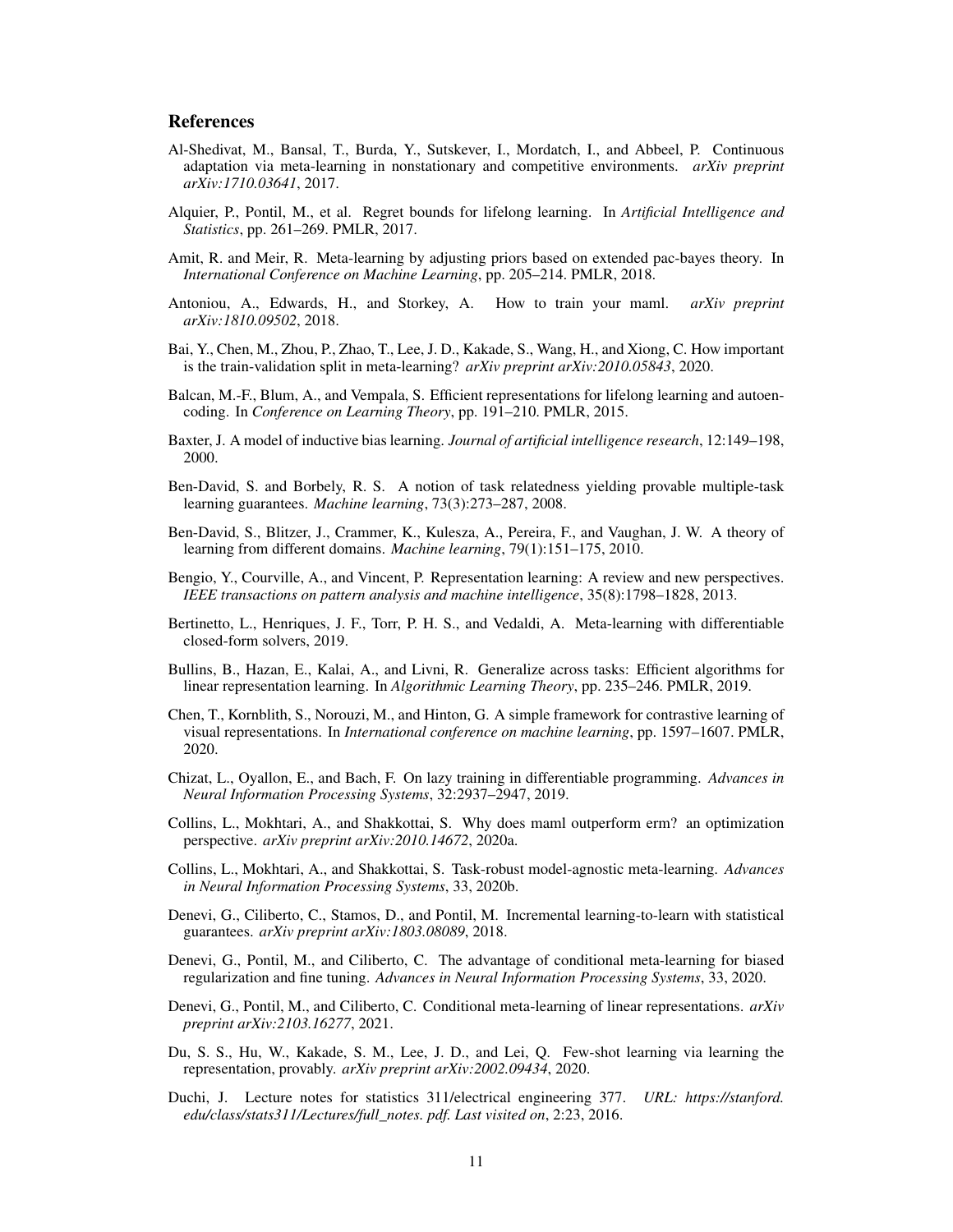- <span id="page-11-8"></span>Fallah, A., Mokhtari, A., and Ozdaglar, A. On the convergence theory of gradient-based modelagnostic meta-learning algorithms. In *International Conference on Artificial Intelligence and Statistics*, pp. 1082–1092. PMLR, 2020.
- <span id="page-11-1"></span>Finn, C., Abbeel, P., and Levine, S. Model-agnostic meta-learning for fast adaptation of deep networks. *International Conference on Machine Learning*, 2017.
- <span id="page-11-10"></span>Finn, C., Rajeswaran, A., Kakade, S., and Levine, S. Online meta-learning. *arXiv preprint arXiv:1902.08438*, 2019.
- <span id="page-11-15"></span>Hanneke, S. and Kpotufe, S. A no-free-lunch theorem for multitask learning. *arXiv preprint arXiv:2006.15785*, 2020a.
- <span id="page-11-16"></span>Hanneke, S. and Kpotufe, S. On the value of target data in transfer learning. *arXiv preprint arXiv:2002.04747*, 2020b.
- <span id="page-11-9"></span>Jerfel, G., Grant, E., Griffiths, T. L., and Heller, K. Online gradient-based mixtures for transfer modulation in meta-learning. *arXiv preprint arXiv:1812.06080*, 2018.
- <span id="page-11-19"></span>Ji, K., Lee, J. D., Liang, Y., and Poor, H. V. Convergence of meta-learning with task-specific adaptation over partial parameters, 2020.
- <span id="page-11-11"></span>Khodak, M., Balcan, M.-F. F., and Talwalkar, A. S. Adaptive gradient-based meta-learning methods. In *Advances in Neural Information Processing Systems*, pp. 5917–5928, 2019.
- <span id="page-11-4"></span>Konobeev, M., Kuzborskij, I., and Szepesvári, C. On optimality of meta-learning in fixed-design regression with weighted biased regularization. *arXiv preprint arXiv:2011.00344*, 2020.
- <span id="page-11-17"></span>Kpotufe, S. and Martinet, G. Marginal singularity, and the benefits of labels in covariate-shift. In *Conference On Learning Theory*, pp. 1882–1886. PMLR, 2018.
- Ledoux, M. and Talagrand, M. Probability in banach spaces: isoperimetry and processes. 1991.
- <span id="page-11-5"></span>Lee, J. D., Lei, Q., Saunshi, N., and Zhuo, J. Predicting what you already know helps: Provable self-supervised learning. *arXiv preprint arXiv:2008.01064*, 2020.
- <span id="page-11-20"></span>Lee, K., Maji, S., Ravichandran, A., and Soatto, S. Meta-learning with differentiable convex optimization, 2019.
- <span id="page-11-7"></span>Li, Z., Zhou, F., Chen, F., and Li, H. Meta-sgd: Learning to learn quickly for few-shot learning. *arXiv preprint arXiv:1707.09835*, 2017.
- <span id="page-11-18"></span>Lucas, J., Ren, M., Kameni, I., Pitassi, T., and Zemel, R. Theoretical bounds on estimation error for meta-learning. *arXiv preprint arXiv:2010.07140*, 2020.
- <span id="page-11-12"></span>Maurer, A. and Jaakkola, T. Algorithmic stability and meta-learning. *Journal of Machine Learning Research*, 6(6), 2005.
- <span id="page-11-13"></span>Maurer, A., Pontil, M., and Romera-Paredes, B. The benefit of multitask representation learning. *Journal of Machine Learning Research*, 17(81):1–32, 2016.
- <span id="page-11-3"></span>McMahan, B., Moore, E., Ramage, D., Hampson, S., and y Arcas, B. A. Communication-efficient learning of deep networks from decentralized data. In *Artificial Intelligence and Statistics*, pp. 1273–1282. PMLR, 2017.
- <span id="page-11-0"></span>Mendonca, R., Gupta, A., Kralev, R., Abbeel, P., Levine, S., and Finn, C. Guided meta-policy search. In *Advances in Neural Information Processing Systems*, pp. 9656–9667, 2019.
- <span id="page-11-14"></span>Mohri, M. and Medina, A. M. New analysis and algorithm for learning with drifting distributions. In *International Conference on Algorithmic Learning Theory*, pp. 124–138. Springer, 2012.
- <span id="page-11-6"></span>Mu, F., Liang, Y., and Li, Y. Gradients as features for deep representation learning. *arXiv preprint arXiv:2004.05529*, 2020.
- <span id="page-11-2"></span>Nichol, A., Achiam, J., and Schulman, J. On first-order meta-learning algorithms. *arXiv preprint arXiv:1803.02999*, 2018.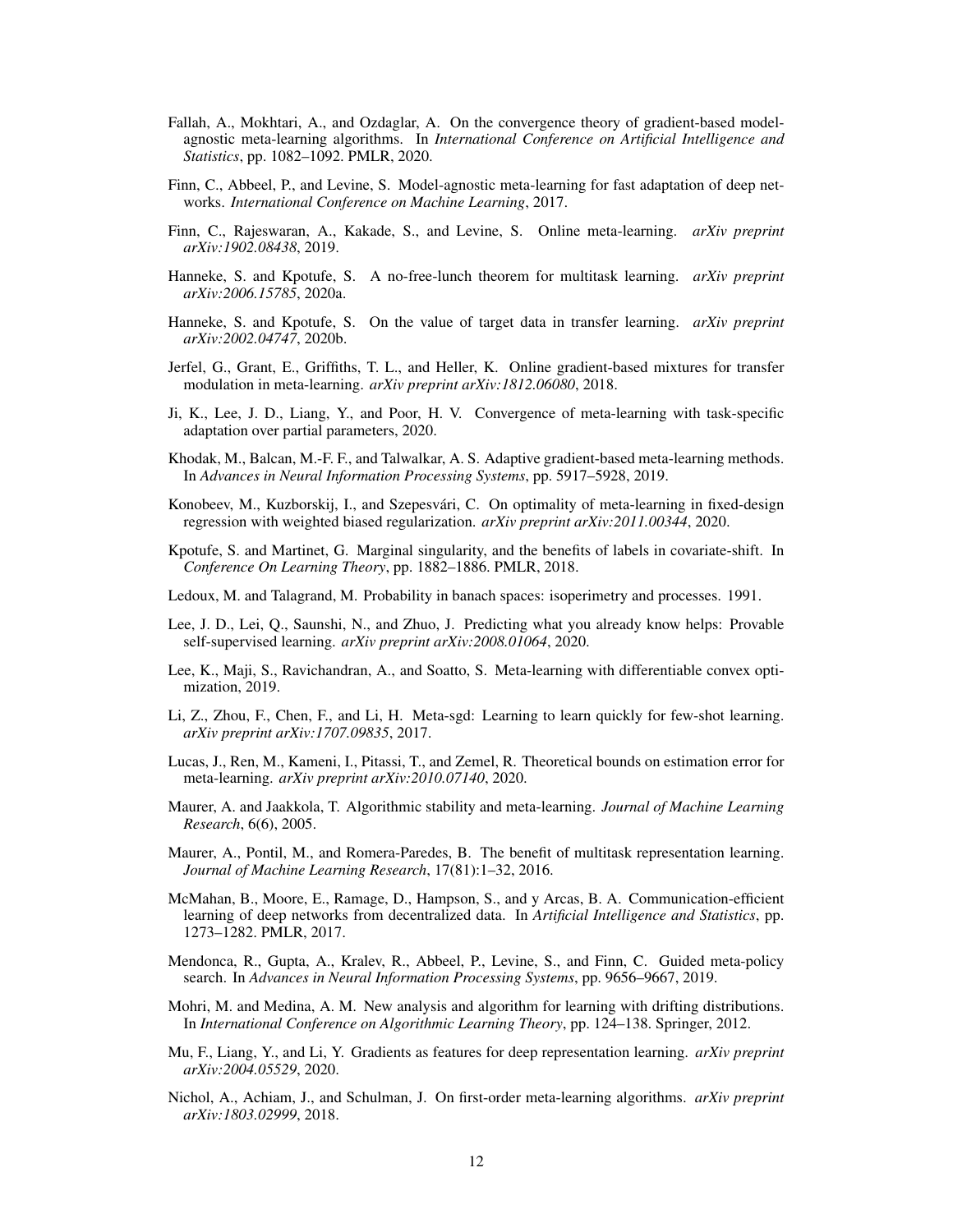- <span id="page-12-9"></span>Pentina, A. and Lampert, C. A pac-bayesian bound for lifelong learning. In *International Conference on Machine Learning*, pp. 991–999. PMLR, 2014.
- <span id="page-12-6"></span>Raghu, M., Zhang, C., Kleinberg, J., and Bengio, S. Transfusion: Understanding transfer learning for medical imaging. *arXiv preprint arXiv:1902.07208*, 2019.
- <span id="page-12-8"></span>Rajeswaran, A., Finn, C., Kakade, S. M., and Levine, S. Meta-learning with implicit gradients. In *Advances in Neural Information Processing Systems*, pp. 113–124, 2019.
- <span id="page-12-5"></span>Salman, H., Ilyas, A., Engstrom, L., Kapoor, A., and Madry, A. Do adversarially robust imagenet models transfer better? *arXiv preprint arXiv:2007.08489*, 2020.
- <span id="page-12-4"></span>Saunshi, N., Zhang, Y., Khodak, M., and Arora, S. A sample complexity separation between nonconvex and convex meta-learning. In *International Conference on Machine Learning*, pp. 8512– 8521. PMLR, 2020.
- <span id="page-12-1"></span>Snell, J., Swersky, K., and Zemel, R. S. Prototypical networks for few-shot learning. *arXiv preprint arXiv:1703.05175*, 2017.
- <span id="page-12-0"></span>Thrun, S. and Pratt, L. *Learning to learn*. Springer Science & Business Media, 2012.
- <span id="page-12-3"></span>Tripuraneni, N., Jin, C., and Jordan, M. I. Provable meta-learning of linear representations. *arXiv preprint arXiv:2002.11684*, 2020a.
- <span id="page-12-2"></span>Tripuraneni, N., Jordan, M., and Jin, C. On the theory of transfer learning: The importance of task diversity. *Advances in Neural Information Processing Systems*, 33, 2020b.
- Vershynin, R. Four lectures on probabilistic methods for data science. 2017.
- <span id="page-12-10"></span>Wang, H., Sun, R., and Li, B. Global convergence and generalization bound of gradient-based meta-learning with deep neural nets, 2020.
- <span id="page-12-11"></span>Zhang, Y., Xu, Z.-Q. J., Luo, T., and Ma, Z. A type of generalization error induced by initialization in deep neural networks. In *Mathematical and Scientific Machine Learning*, pp. 144–164. PMLR, 2020.
- <span id="page-12-7"></span>Zhou, P., Yuan, X., Xu, H., Yan, S., and Feng, J. Efficient meta learning via minibatch proximal update. In *Advances in Neural Information Processing Systems*, pp. 1534–1544, 2019.